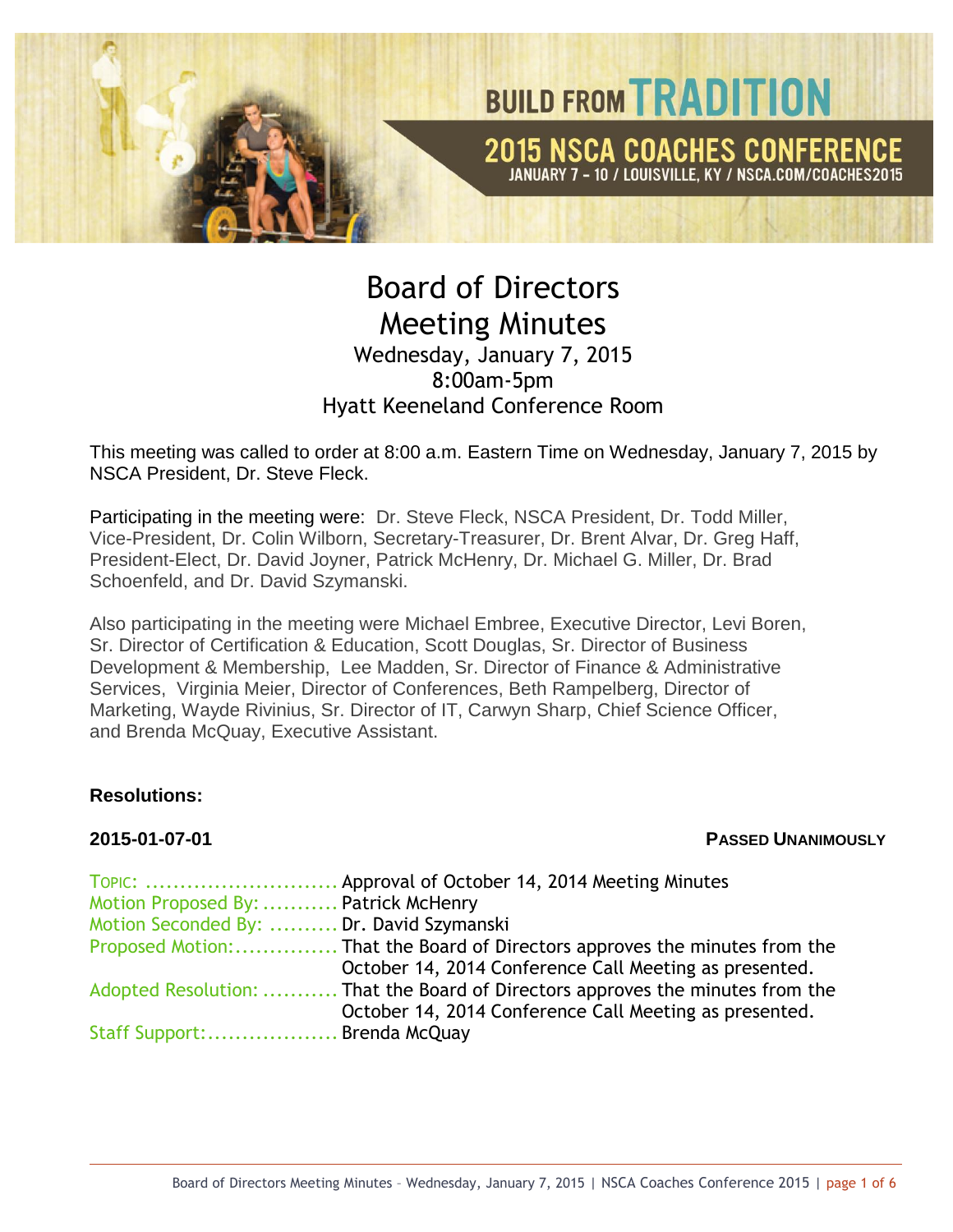

### **2015-01-07-02 PASSED UNANIMOUSLY**

| TOPIC:<br>Motion Proposed By:  Dr. Brad Schoenfeld<br>Motion Seconded By:  Dr. Todd Miller<br>Proposed Motion: | Approval of Diversity Committee New Members<br>. That the Board of Directors approves the following changes to the<br>Diversity Committee membership:<br>New Members: Patrea Aeschliman, Jason White and Mauricio<br>Elizondo. Three past members were removed: Ashley<br>McGruder, NiCole Keith, Edwin Jones. |
|----------------------------------------------------------------------------------------------------------------|----------------------------------------------------------------------------------------------------------------------------------------------------------------------------------------------------------------------------------------------------------------------------------------------------------------|
|                                                                                                                | Adopted Resolution:  That the Board of Directors approves the following changes to the<br>Diversity Committee membership:<br>New Members: Patrea Aeschliman, Jason White and Mauricio<br>Elizondo. Three past members were removed: Ashley<br>McGruder, NiCole Keith, Edwin Jones.                             |
| Staff Support:                                                                                                 | Scott Douglas                                                                                                                                                                                                                                                                                                  |

### **2015-01-07-03 PASSED UNANIMOUSLY**

| Motion Proposed By:  Dr. Brad Schoenfeld<br>Motion Seconded By:  Patrick McHenry | TOPIC:  Approval of NSCA New Position Statements                                                             |
|----------------------------------------------------------------------------------|--------------------------------------------------------------------------------------------------------------|
|                                                                                  |                                                                                                              |
|                                                                                  | the development of the following Position Statements:                                                        |
|                                                                                  | 1. Strength and Conditioning for older adults/elderly - including<br>speed and power training.               |
|                                                                                  | 2. Nutrition needs of athletes - including hydration and<br>supplementation.                                 |
|                                                                                  | 3. Screening/Evaluation, Testing/Assessment, Monitoring.                                                     |
|                                                                                  | 4. Long-Term Athletic Development - including the role(s) of<br>periodization.                               |
|                                                                                  | 5. The Role of the Olympic Weightlifting Movements in Sport<br>Performance - importance and relative safety. |
| Adopted Resolution:                                                              | That the Board of Directors charge the Research Committee with                                               |
|                                                                                  | the development of the following Position Statements:                                                        |
|                                                                                  | 1. Strength and Conditioning fo older adults/elderly - including<br>speed and power training.                |
|                                                                                  | 2. Nutrition needs of athletes - including hydration and<br>supplementation.                                 |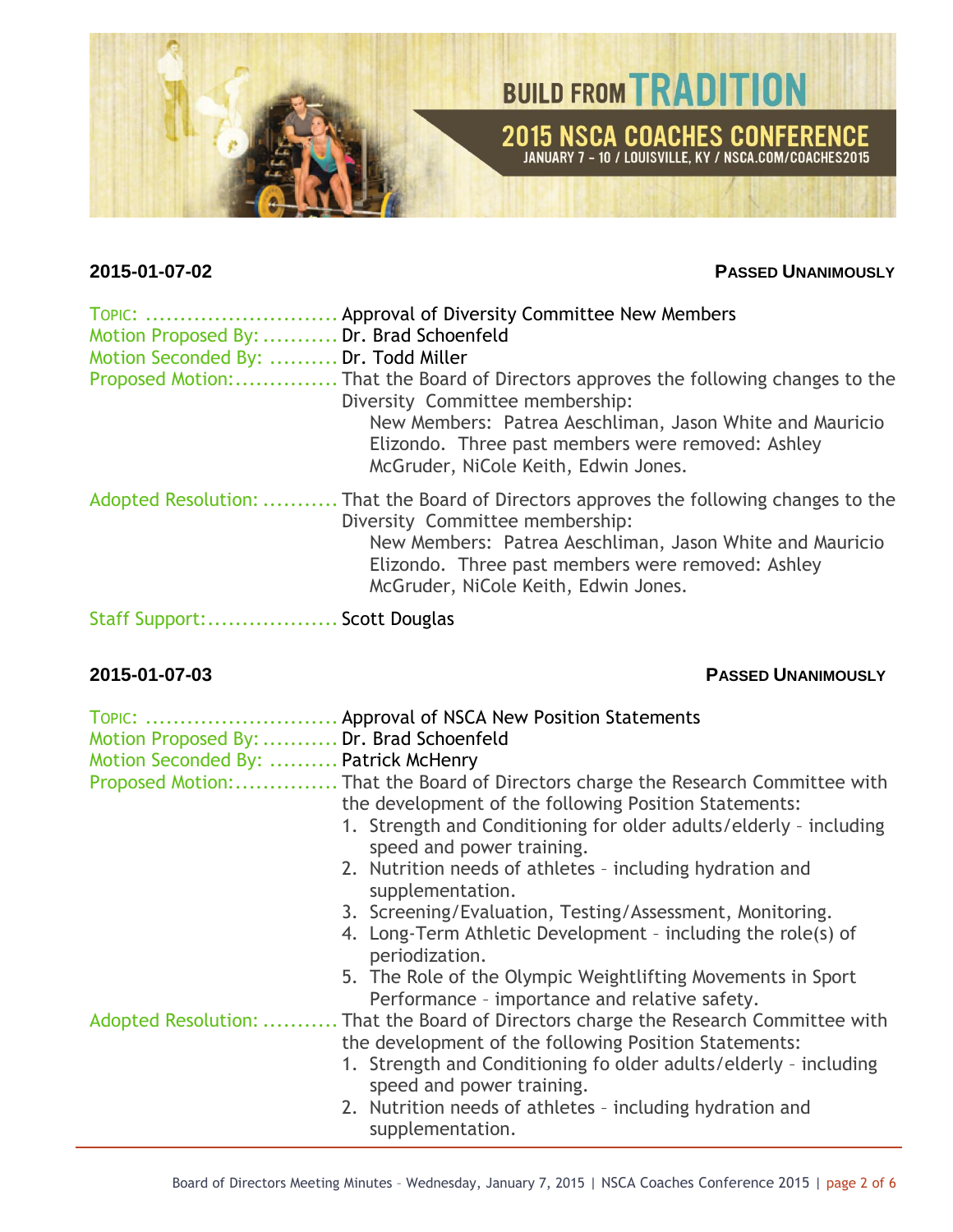

- 3. Screening/Evaluation, Testing/Assessment, Monitoring.
- 4. Long-Term Athletic Development including the role(s) of periodization.
- 5. The Role of the Olympic Weightlifting Movements in Sport Performance – importance and relative safety.

Staff Support:................... Carwyn Sharp, Chief Science Officer

#### **2015-01-07-04 PASSED UNANIMOUSLY**

|                                                                              | TOPIC:  NSCA Position Statement Review Process Modification                                                                                                                                                                                                                                                                                                                                                                                                                                                                                                                                                                    |
|------------------------------------------------------------------------------|--------------------------------------------------------------------------------------------------------------------------------------------------------------------------------------------------------------------------------------------------------------------------------------------------------------------------------------------------------------------------------------------------------------------------------------------------------------------------------------------------------------------------------------------------------------------------------------------------------------------------------|
| Motion Proposed By:  Dr. Brad Schoenfeld                                     |                                                                                                                                                                                                                                                                                                                                                                                                                                                                                                                                                                                                                                |
| Motion Seconded By:  Dr. David Szymanski                                     |                                                                                                                                                                                                                                                                                                                                                                                                                                                                                                                                                                                                                                |
| Proposed Motion:                                                             |                                                                                                                                                                                                                                                                                                                                                                                                                                                                                                                                                                                                                                |
|                                                                              | Adopted Resolution:  That the Board of Directors approves changing the current review<br>process for the development of NSCA Position Statements from<br>the following 3 steps:<br>1. First review by a Review Task Force after the draft document<br>is completed by the Writing Task Force,<br>2. Then after any necessary changes by the Writing Task Force,<br>NSCA Board of Directors reviews the Position Statement when<br>it is submitted for review and approval, and lastly<br>3. Third review as part of the subsequent submission to the<br>Journal of Strength & Conditioning Research (JSCR) for<br>publication. |
|                                                                              | To the following 2 steps:<br>1. The NSCA Board of Directors reviews the Position Statement<br>after it has been completed by the Writing Task Force<br>and is submitted for review and approval, and<br>2. As part of the subsequent submission to the Journal of<br>Strength & Conditioning Research (JSCR) for publication.                                                                                                                                                                                                                                                                                                  |
| 2015-01-07-05                                                                | <b>PASSED UNANIMOUSLY</b>                                                                                                                                                                                                                                                                                                                                                                                                                                                                                                                                                                                                      |
| Motion Proposed By:  Dr. Brent Alvar<br>Motion Seconded By:  Dr. Todd Miller | TOPIC:  Approval of NSCA Budget 2015-2016                                                                                                                                                                                                                                                                                                                                                                                                                                                                                                                                                                                      |

| as presented.                                                                       |
|-------------------------------------------------------------------------------------|
| Adopted Resolution:  That the Board of Directors approves the NSCA Budget 2015-2016 |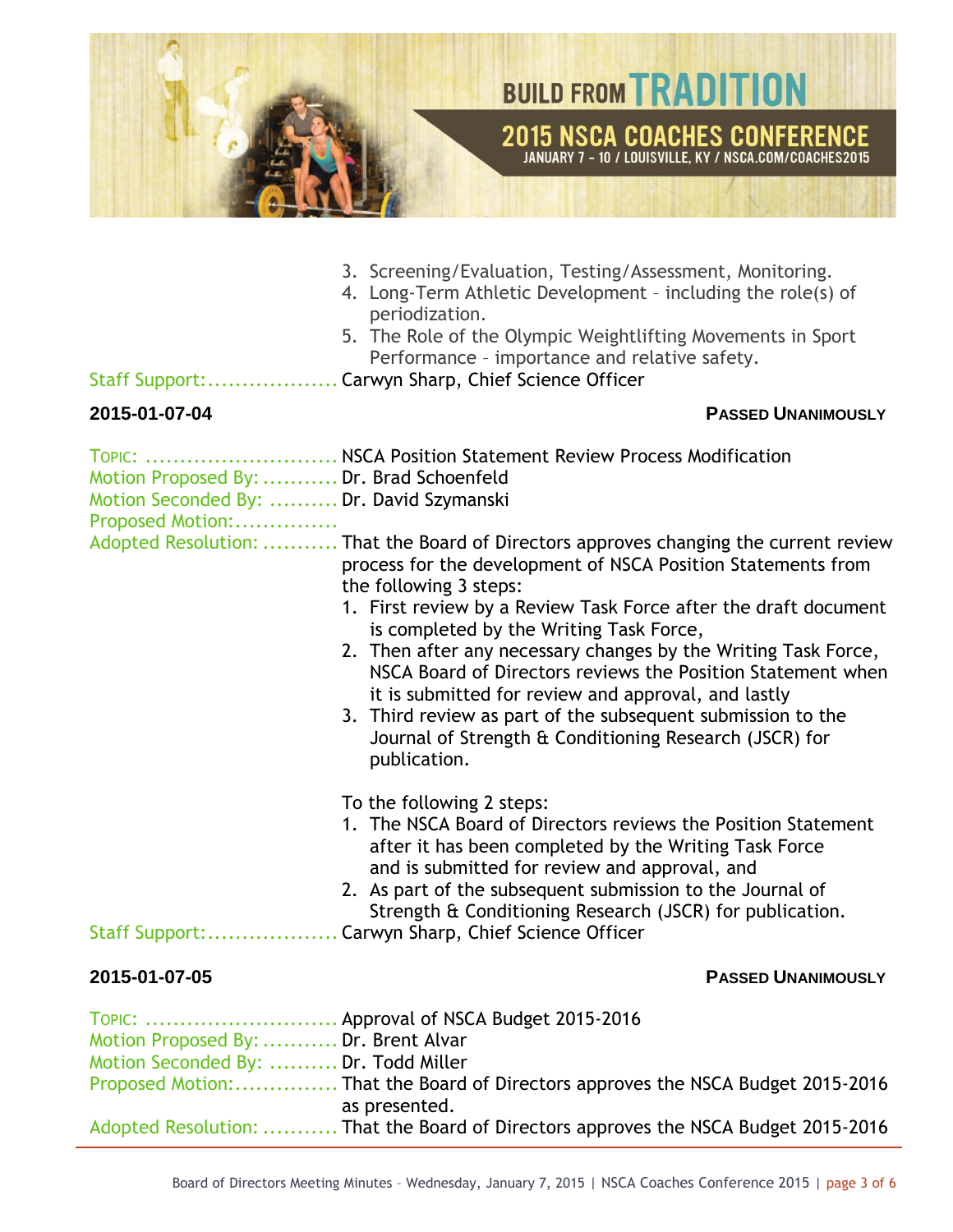

as presented.

Staff Support:................... Lee Madden, Sr. Director of Finance and Administrative Services

### **Strategic Plan Review & Discussion**

Michael Embree, NSCA Executive Director, lead a discussion to inform the Board of the progress that has been made in relationship to the NSCA Strategic Plan. An operational plan is under development with annual objectives and tactics which will drive future work of the organization.

### **Discussion Items**

- 1. Bylaw Change quarterly meetings Dr. Brent Alvar
	- Dr. Alvar does not believe a bylaw change is necessary with regard to conducting quarterly meetings.
	- The Board is free to continue to conduct quarterly meetings as needed without creating a bylaw mandate.
	- Continue with quarterly meetings until such time as the Board wishes to discontinue.
- 2. Career Awards Discussion: Dr. Steve Fleck
	- Boyd Epley Award for Lifetime Achievement Coach Gerard Martin was unanimously chosen by the Board of Directors to be the recipient for this award.
	- Alvin Roy Award for Career Achievement Dr. Richard Berger was chosen by the Board of Directors by a vote of 8 to 1 to be the recipient of this award.
	- NSCA Impact Award Dr. Keijo Hakkinen was unanimously chosen by the Board of Directors to be the recipient for this award.
- 3. Position Statement Review Process Dr. Greg Haff
	- See Motion 2015-07-01-04 above that was the result of this discussion.

Motion was made to go into Executive Session at 11:30 a.m. Eastern Time by Dr. Todd Miller seconded by Dr. Colin Wilborn.

Dr. Fleck returned the group to regular session at 1:33p.m.

- 4. Web Page for Committee Communication/Information Dr. Michael J. Miller
	- The website is being evaluated for improvements and this will be taken into consideration as those improvements move forward.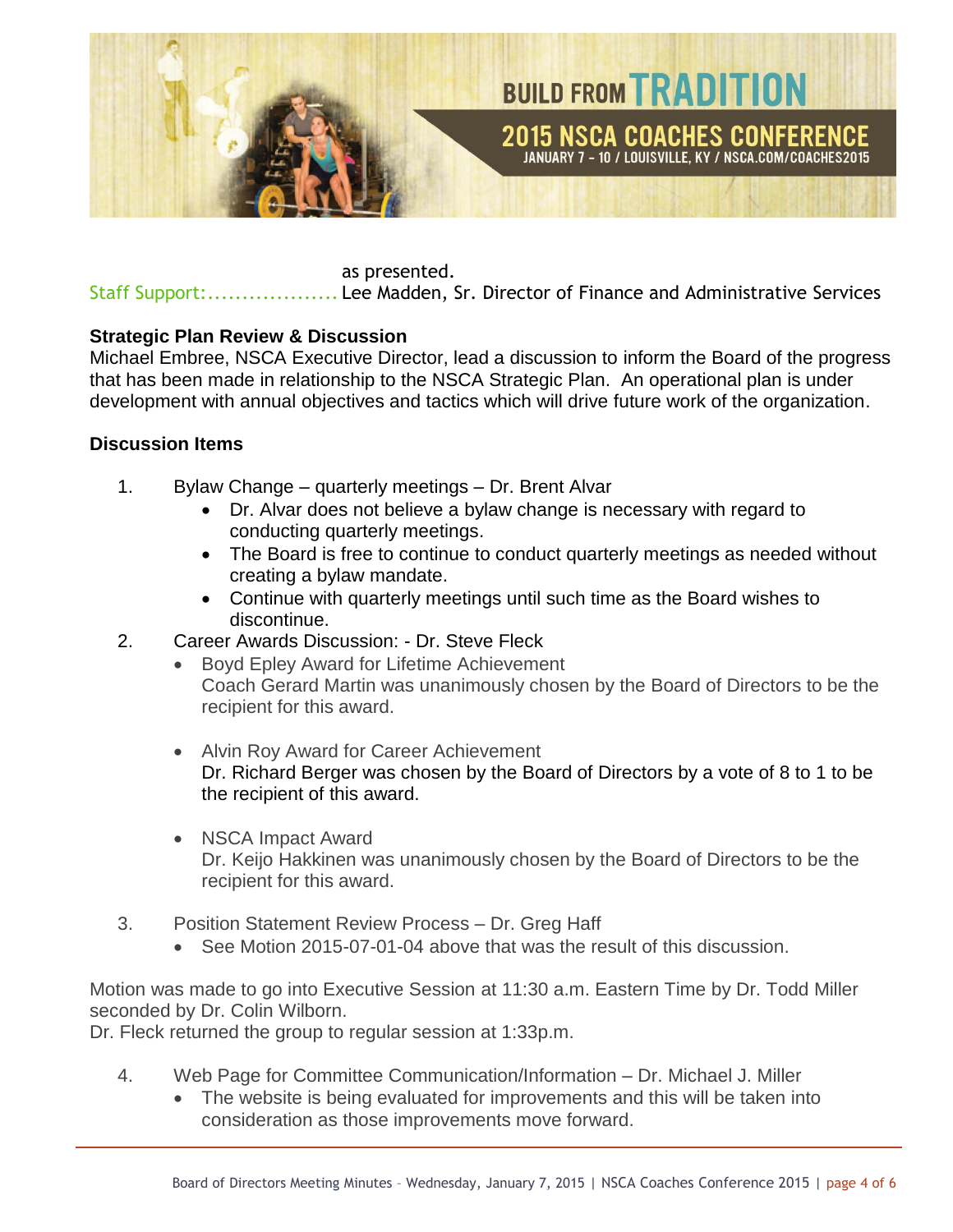

- 5. Sponsorship Patrick McHenry
	- Boyd explained how the Sponsorships process works and how they are also very individualized.
	- All questions answered. No further action.
- 6. Budget Questions, Discussion & Next Steps
	- A few questions were asked of Lee Madden with regard to the budget.
	- Dr. Fleck then moved the discussion into Executive Session at 2:30 p.m.
	- The discussion moved back into regular session at 2:50 p.m.
	- See Motion 2015-01-07-05 to pass the budget.

### **Items from Previous National Conference Agenda Not Discussed**

- 1. NCAA Division I Certification Campaign Update Scott Douglas
	- Scott Douglas, Sr. Director of Marketing and Business Development, provided slides illustrating the update. It was noted that communications have significantly improved and we are engaged in the NCAA Division monthly newsletter.
	- No action required.
- 2. Jerry Martin Scholarship Fund Update Lee Madden
	- Lee Madden, Sr. Director of Finance and Administrative Services, provided an update.
	- Fund agreement has been signed.
	- Have not collected fund yet. Although there are future plans in place for proceeds from a clinic to contribute to this fund.
	- Dr. Fleck would like to have further discussion with regard to allocating some funds from the NSCA President's Discretionary fund to go into this fund.

## **Follow-up Reports**

- 1. Membership Loyalty Program Scott D.
	- Scott Douglas provided an update.
	- A suggestion was made for discount to be offered with an option for the member to donate their discount to the Foundation if preferred.
	- Explore what would be a reasonable number and beneficial to both the member and Foundation.
- 2. Catalogue NSCA videos into modules to be incorporated into college curriculums Levi Boren
	- Levi Boren, Sr. Director of Certification and Education provided a written and verbal update.
	- No further action at this time.